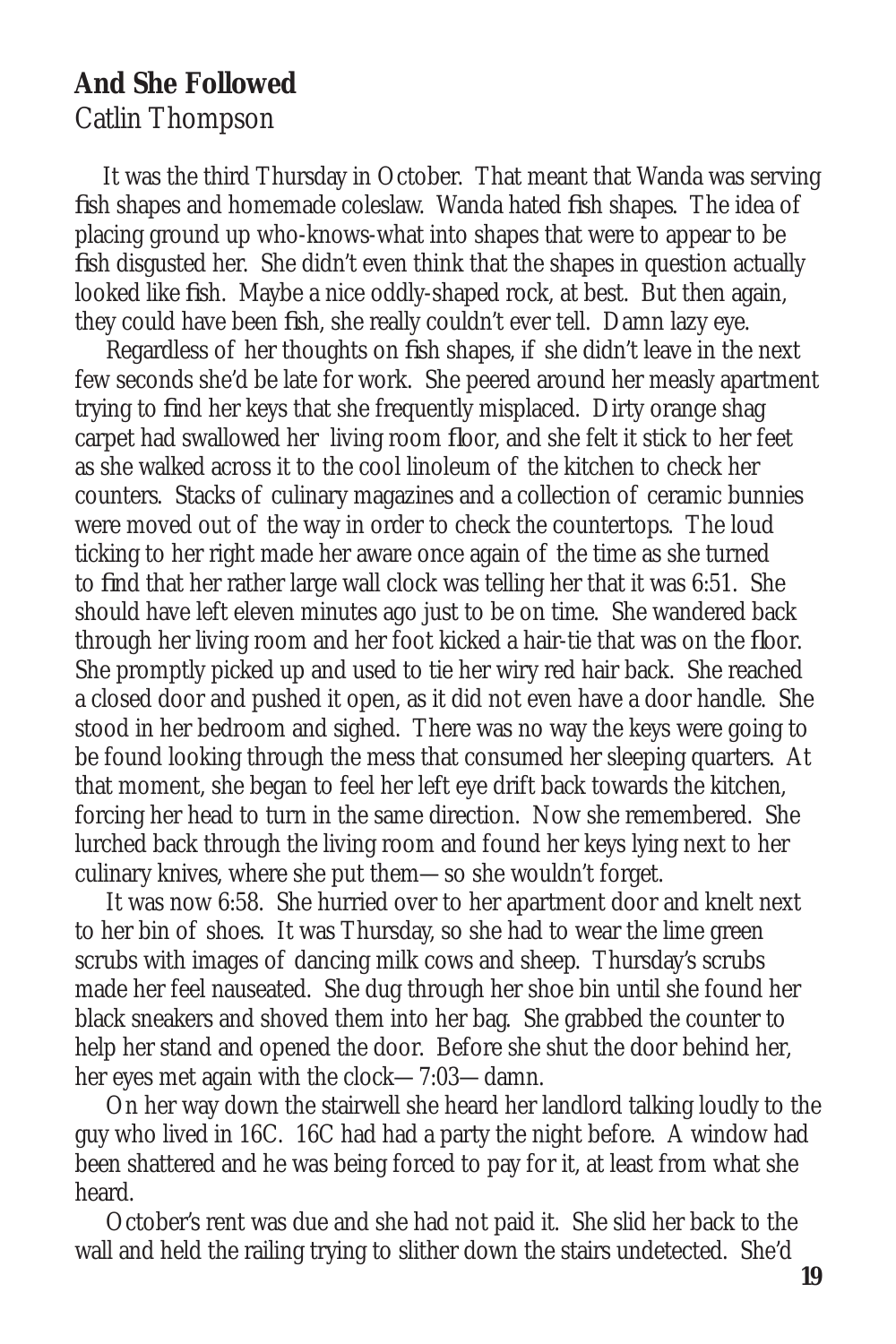pay her rent, eventually.

 She opened the door at the bottom of the stairs and started down the sidewalk. Charcoal clouds covered the sky allowing little natural light to guide her as she walked to her car. She didn't have to walk far. The one nice thing about her apartment was that there was off-street parking behind the building—if she had to say something good about where she lived. Wanda lived where no one else wanted to and every day it pissed her off. She walked over to her car that was being devoured by rust. The inside of the car could be seen through both the passenger side and back driver-side door. She slid into her car and started it—then tried starting it again—and again until it turned over. She thought about her life as she often did during her drive to work. She hated her job. Not only the dancing cows and fish shapes, but the fact she was a lunch lady. This lunch lady gig was supposed to be temporary—a way for her to save money to go to culinary school.

 The movement of Wanda's left eye interjected her thoughts as it focused on her exit, which she nearly missed.

 But she was stuck and had no way to move out of her current position, financially at least. At times it almost didn't even seem worth keeping with the job, mostly because of the students. She hated having to serve those pompous little brats each day. Some days she had thoughts of just reaching across the counter, grabbing their heads, and smashing them down into the counter. Some of them were awful, especially the gaggle of blonde haired, polo donning, boys. They would come through the line and when it came time for her to serve them they would move their trays back and forth making it nearly impossible for Wanda to hit their tray. She missed a lot, which was followed by their hideous laughter—not to mention the constant remarks about her eye. Each day they said something pushed Wanda a little further away from her sanity at work.

 Wanda pulled her car into the back lot of the school and took the last available space. She had actually been asked to park in the back lot where the buses parked because of the condition of her car. The high school principal didn't want people to get the wrong idea about his most precious school. Asshole. This was just one more thing that Wanda hated about the job. She walked up the stairs to the back entrance and used the sky blue railing to guide her. As her hand slid up the railing she could feel the imperfections in the paint, which gave her a slight bit of satisfaction.

 As she reached the back door she saw her co-worker, Margie. Wanda didn't necessarily like Margie but rather tolerated her because she really had no choice. Margie was hefty to say the least. But not all over heavy. She was Santa heavy, carrying all her weight in her belly. Margie always looked awkward standing, especially when she tried to smoke a cigarette and couldn't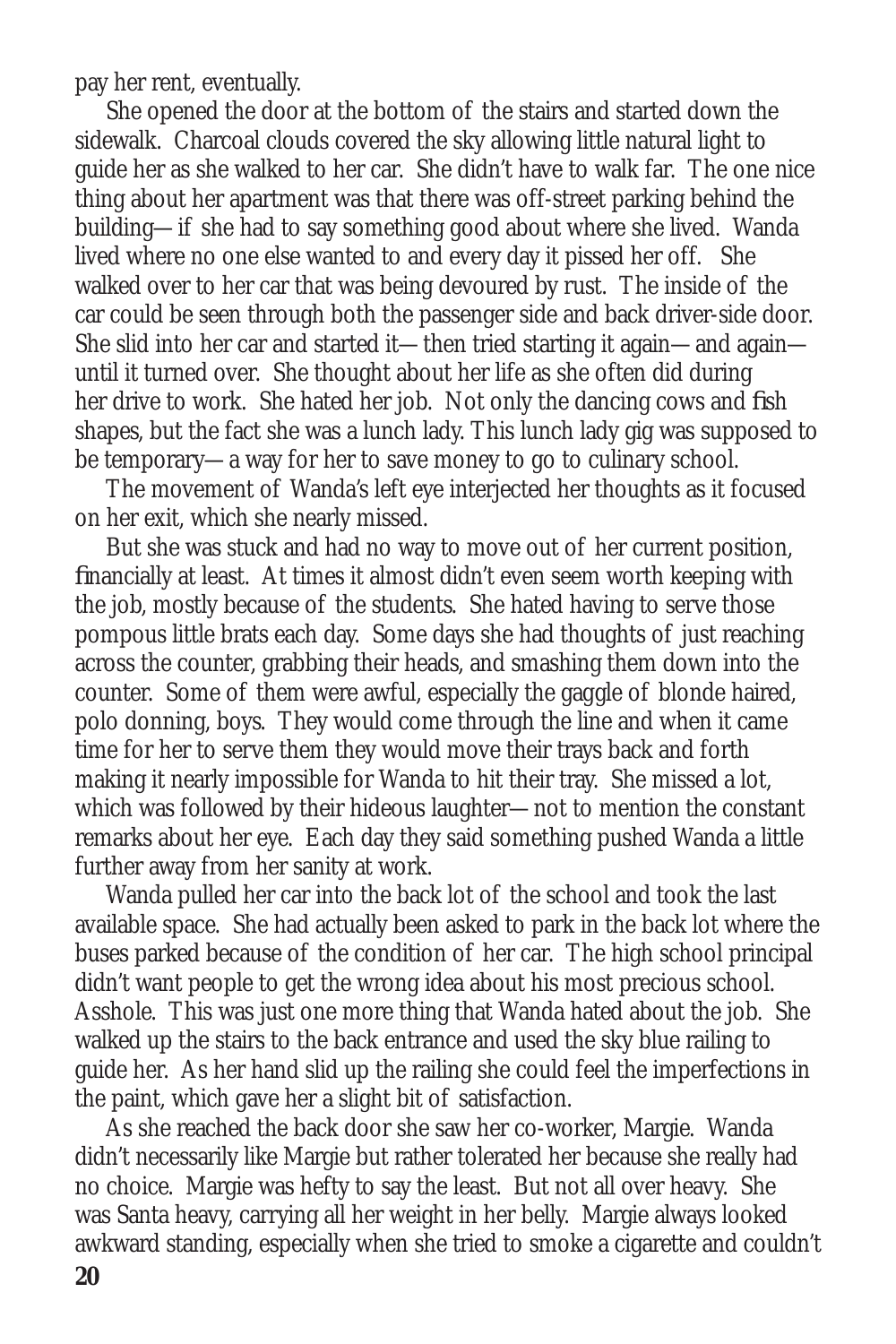use both hands to balance her weight. But, the cigarette wasn't about to smoke itself.

"Morning, Wanda," Margie hacked in-between puffs.

 "Hi," Wanda replied. "How was the weekend?" She didn't really care what Margie had to say but felt obligated to ask anyway.

"Oh it was alright. Joe fixed the leak we had in the basement…"

 Wanda stopped listening and moved closer to the door. When she figured Margie was done talking she told her she'd see her inside. She walked through the dark hallway that was accented by the same sky blue colored tiles as the outside railings. The lounge for the cooks was located on the left side of the hallway before the kitchen. Wanda popped inside so should could put her shoes on and grab her set of culinary knives. It wasn't necessary that she had her own knives and she rarely used them, but it reminded Wanda of why she stuck with the job. After she crammed her shoes on she headed towards the kitchen to begin preparing lunch. Lunch started at 10:45 and it was 7:42.

 10:30 rolled around much quicker than normal for Wanda. She walked over to a drawer in the kitchen and slid it open to grab a pair of tongs. She felt a bit sick as she thought about serving the fish shapes. She walked from the back of the remodeled-last-in-the-1950's kitchen to the serving line where Margie was already at her post with a wide stance. Wanda stood over a heaping pile of golden fish and tried not to gag.

 Lunch went with few hitches—the last time she glanced at the clock right across from their post it had been 12:03, which meant there were only 12 minutes left of serving time. The blonde monsters had seemed to skip lunch today, which was okay with Wanda. She already felt on edge after Darla Johnson demanded to know what was in the fish shapes, and didn't leave until Wanda went back to the giant bag the fish shapes were shipped in to read her the label. Wanda had had enough for one day. The clock said it was  $12:10$ 

"We could probably start packing in, don't ya think?" Margie asked.

"I suppose so. Can't imagine anyone coming in at this point."

"I'll go get the dish cart."

Wanda was taking the serving utensils out of the coleslaw and the shapes and the cement-colored tarter sauce when out of the corner of her left eye she saw something glimmering. It was the blonde boys. 12:13 and those bastards strolled in. She thrust the utensils back into their place and walked to the beginning of the serving line.

"Oh God, what is this shit today?" the blue polo kid snarled.

The one wearing a yellow polo contorted his face in a way that felt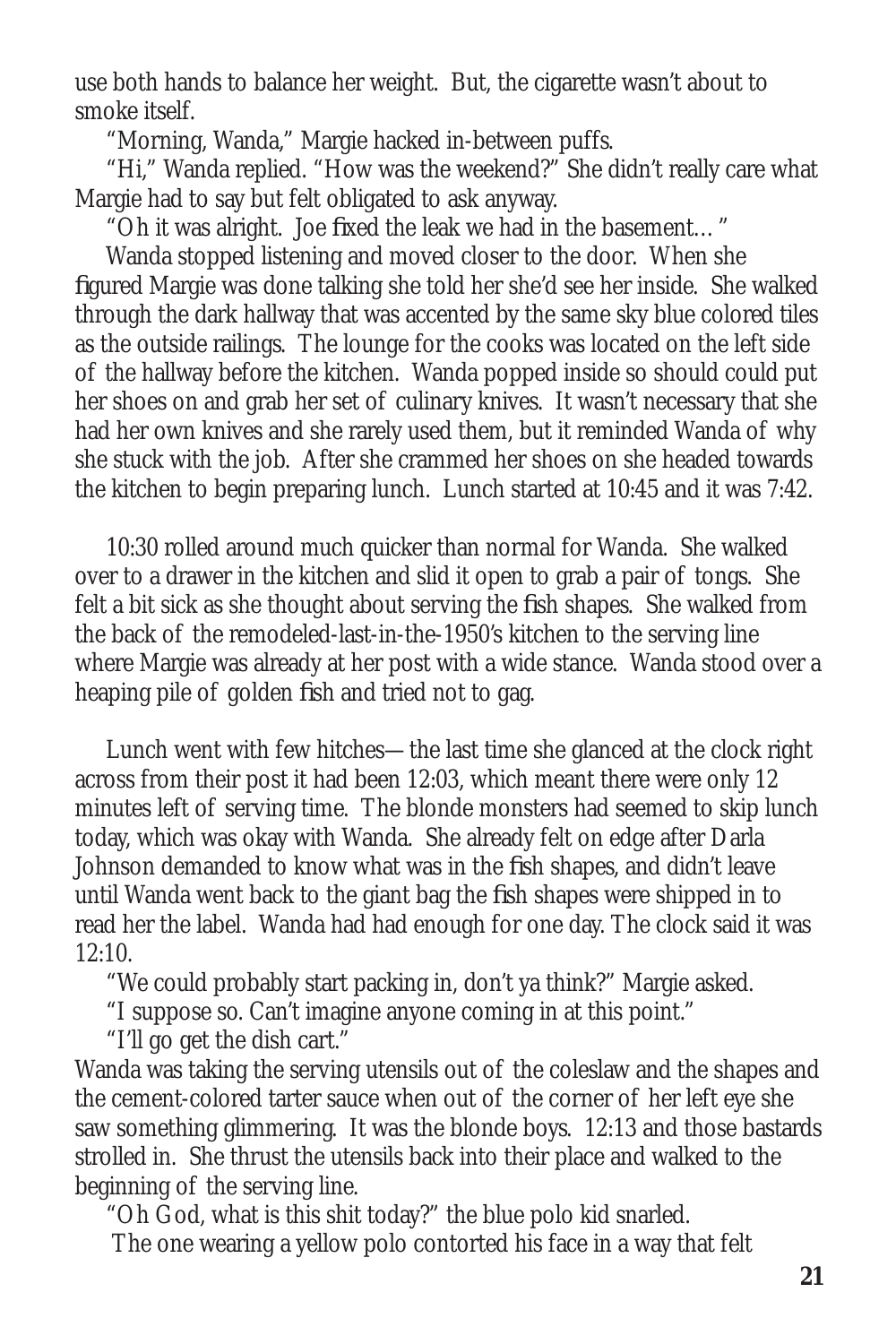familiar to Wanda. She did, after all, hate fish shapes too.

 "Whatever, just give me some and please try not to make a mess, and actually hit my tray."

 Wanda felt a tingling in her fingertips and tightened her lips as she grabbed the tongs. She snatched a couple shapes and began to place them on the blue one's tray. He slid his tray to the left, which forced Wanda to lose the shapes as they fell through the space between the bars on the lunch line.

 "Did your lazy eye get in the way of that one?" the blue one jeered, and the other four boys began to snicker. "Didn't I warn you not to make a mess? God, good thing this is about the hardest your job gets."

 Wanda tightened her fists, making her knuckles turn white. Their laughter continued just as the rage continued to run through her body. Her left eye began to take control—of her focus, of her body, of her actions. The eye rolled itself down and focused in on the coleslaw and studied it. She felt her hand dip deep into the cold mixture but didn't remember thinking she wanted her hand to do so. As her hand was pulled up, her eyes shifted focus to the large wad of coleslaw dripping in her hand.

 The polo boys were still laughing and she lost control. She felt herself let go, and chucked the wad of coleslaw right at the blue polo shirt boy's face.

 Seeing his face dripping with green shards of lettuce made Wanda smile. Her eye snapped to the exit sign and she followed, grabbing her knives on the way out.

 Wanda blinked heavily as she regained focus to what had just happened. She felt groggy, almost confused, as to what possessed her to do such a thing. She did, however, have no regrets because still inside her was a tingling sensation, a warmth that surged through her veins, and it felt good.

 She left the school unsure of her next move. Charcoal clouds continued to consume the sky and small rain droplets began to fall. She was out of a job and was void of any direction at this point. The curious energy she had felt only moments prior began to creep its way back through her body as her eye focused on her car. She felt herself pulled towards the car as larger and larger raindrops began to pierce her skin. The cool feel of the rain only made her more aware of the sensation she was feeling in her body.

 Wanda fumbled with her keys for only a moment until she managed to get inside her car, toss her knives into the passenger seat, and began to drive home. The drumming on the roof of her car became increasingly louder as it became more difficult to see the road home. Shit. She about missed the exit, again.

 Wanda spent the rest of the afternoon and most of the evening replaying in her head the events of the afternoon. She had always wanted to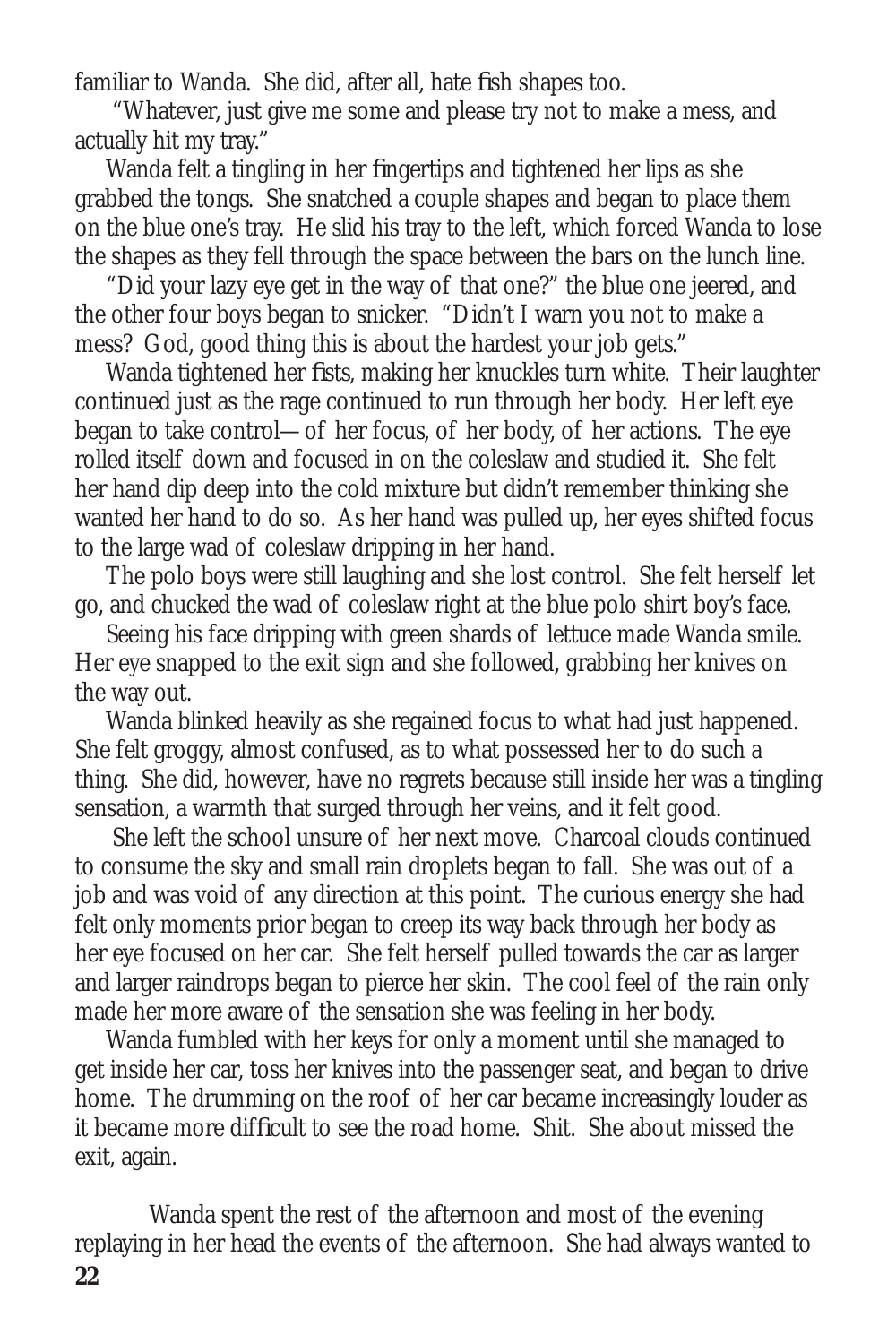do such a thing, to do something, anything, to those kids, but was convinced she would never act on such an impulse. But what was she to do now, with no job. She hated those boys. Maybe she just hated the blue polo shirt one. This situation she found herself in, she decided, was after all, his fault. As soon as her attention was drawn to the severe storm that was taking place outside her apartment window, she felt it. It was just the same as it was the last time. She felt tingling in her fingertips and her body became very warm, no, energized, with a somewhat familiar force. She felt her mind go at ease and her eye, her left eye, shot its way over to the wall clock—8:44—then to the door—then back to the clock. Her head was then forced in the direction of her door and she followed.

 She began to pay close attention to the irregular beats played on the top of her car. Her head began to nod in a sort of rhythm with the drops and she felt her mind go clear, void of any concerns or worries she had earlier during the day. Instead, she felt movement—in her left eye. She focused her attention to the street signs and became very alert having felt a new sense of direction. Her eye was leading her way through the drowning streets engulfed by darkness. The eye shot left. Left. Left. Right. Left. And she followed its every direction until she slowed on an unfamiliar street and felt her hand push the lever into park. She didn't understand where she was, why she was there, or how she had gotten here. The drive seemed like a blur to her.

 The rain pounded harder and harder on the roof of her car. Wanda felt tense, her heart began to beat rapidly and her hands began to become tingly but numb all at the same time. It was so dark and she didn't know where she was. She could barely see the rest of the street, only a small way down the road, whatever part of the road her headlights could touch. She had every intention of shifting her car into drive and finding her way home, but her thoughts weren't compelling her body to act. Rather, what started as a small tingling sensation changed into a burning force that flooded through her body. This sensation made her heart rate slow—she felt relaxed and her mind went into a sense of peace. She shut the car off and bowed her head to take a deep breath in recovery from the feelings her body had just encountered and felt her mind drift away into the darkness of the night.

 It didn't have to look out the window to know that there was movement. With her head down, the eye rolled up and saw what it was there for. It was focused. Not on the brick two-story house. Not on the plush garden being stomped to death by the rain. Not on the empty driveway. No. It was focused on what was occupied inside the two-story home. Through the darkness it could see into a window. It saw a glimmer that was